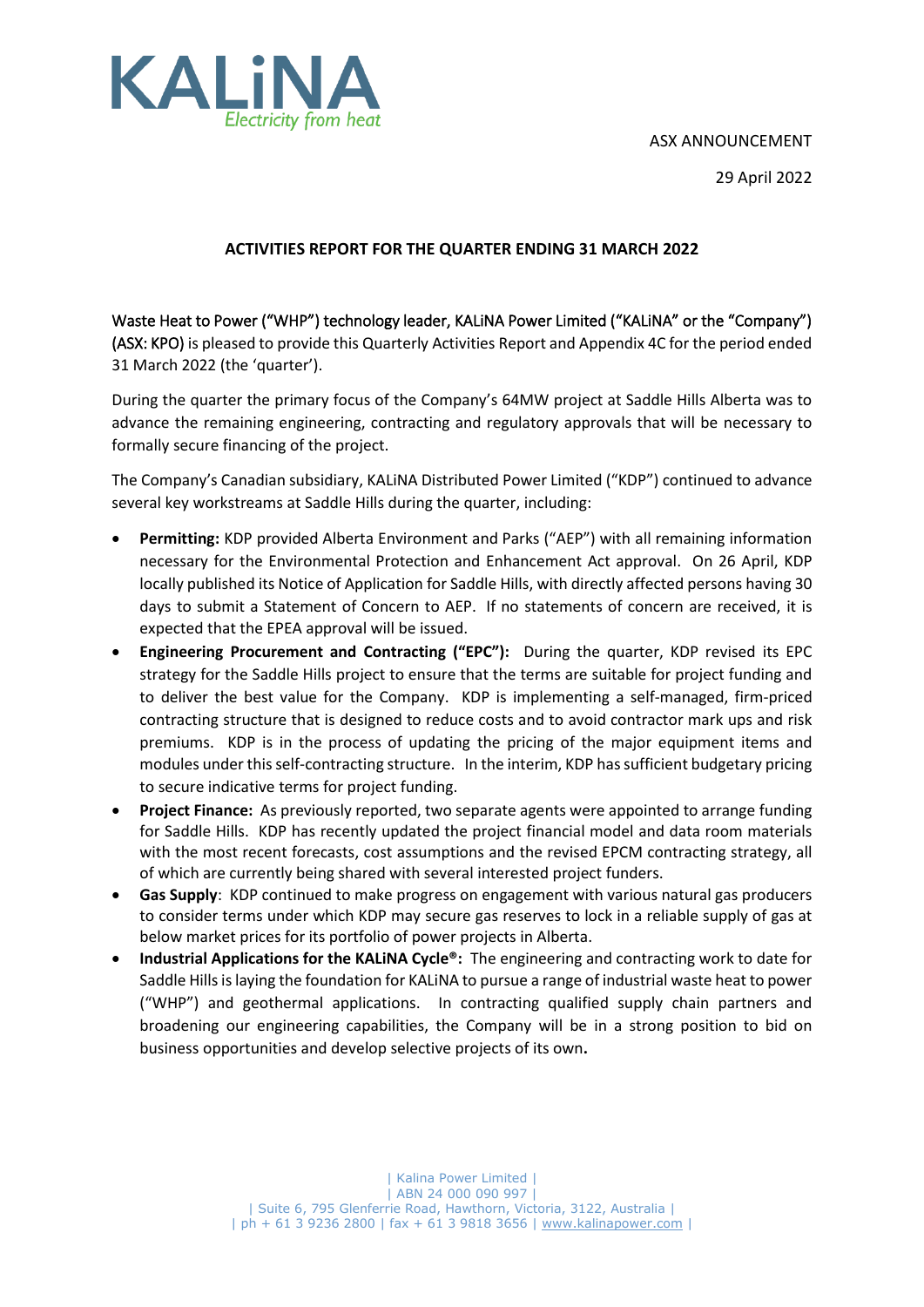### **Financials**

KALiNA is well funded and has the financial flexibility to progress key initiatives at Saddle Hills and other project opportunities with a \$6.46M in cash held at the end of the quarter. The Company's equity placement facility which was secured in July 2020 with Long State Investments (refer ASX announcement: 07 July 2020) provides an additional \$8m of funding if drawn upon.

Cash out flow from the Group's operating activities for the quarter amounted to \$1.2M. Of this, \$0.52M was for Alberta project development, non-Alberta project development was \$0.06M corporate staff, investor relations and project finance totalled \$0.22M and patent maintenance of the KALiNA intellectual property portfolio \$0.12M.

#### **Payments to related parties**

During the quarter directors were paid \$0.19M for services rendered under normal commercial terms. Apart from this there were no other related party transactions during the quarter.

#### Management Commentary

Managing Director Ross McLachlan said: *"Our team has made solid progress advancing the Saddle Hills project and opportunities for industrial applications of the KALiNA Cycle®. A key focus has been delivering appropriate financing terms for Saddle Hills using an optimized EPC contracting structure that enables us to better control project costs. We believe our Company is in a strong position with some very significant near-term value drivers pending."*

#### - ENDS -

This announcement was approved and authorised for release by: Ross MacLachlan, CEO For further information please contact:

KALiNA Power Limited Tim Horgan Executive Director thorgan@KALiNApower.com +61 3 9236 2800

Ben Jarvis Six Degrees Investor Relations ben.jarvis@sdir.com.au +61 413 150 448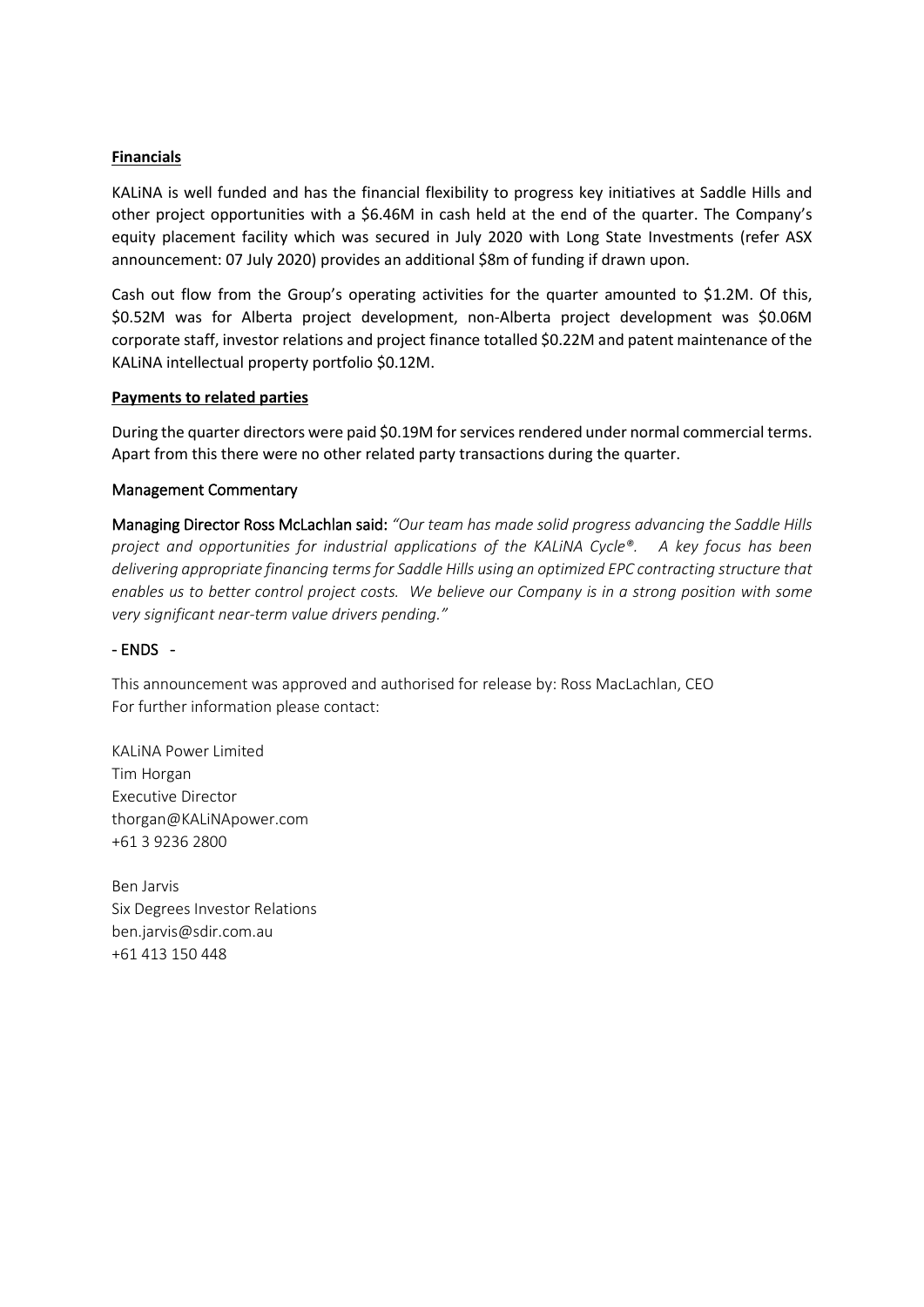# **Appendix 4C**

# **Quarterly cash flow report for entities subject to Listing Rule 4.7B**

|            | Name of entity                                                                 |                                   |                                       |
|------------|--------------------------------------------------------------------------------|-----------------------------------|---------------------------------------|
|            | <b>KALINA POWER LIMITED</b>                                                    |                                   |                                       |
| <b>ABN</b> |                                                                                | Quarter ended ("current quarter") |                                       |
|            | 24 000 090 997                                                                 | 31 MARCH 2022                     |                                       |
|            |                                                                                |                                   |                                       |
|            |                                                                                |                                   |                                       |
|            | <b>Consolidated statement of cash flows</b>                                    | <b>Current quarter</b><br>\$A'000 | Year to date<br>(9 months)<br>\$A'000 |
| 1.         | Cash flows from operating activities                                           |                                   |                                       |
| 1.1        | Receipts from customers                                                        | 9                                 | 24                                    |
| 1.2        | Payments for                                                                   |                                   |                                       |
|            | engineering and Alberta project<br>(a)<br>development                          | (426)                             | (1,891)                               |
|            | (b) staff costs related to Alberta project<br>development                      | (97)                              | (316)                                 |
|            | non-Alberta project development and<br>(c)<br>international technology support | (55)                              | (241)                                 |
|            | (d) Patent maintenance                                                         | (121)                             | (339)                                 |
|            | leased assets<br>(e)                                                           | (7)                               | (30)                                  |
|            | (f)<br>Corporate staff costs                                                   | (190)                             | (596)                                 |
|            | Investor relations and project finance<br>(g)                                  | (27)                              | (185)                                 |
|            | administration and corporate costs<br>(h)                                      | (232)                             | (522)                                 |
| 1.3        | Dividends received (see note 3)                                                |                                   |                                       |
| 1.4        | Interest received                                                              | 3                                 | 3                                     |
| 1.5        | Interest and other costs of finance paid                                       |                                   |                                       |
| 1.6        | Withholding taxes paid                                                         | (53)                              | (53)                                  |
| 1.7        | Government grants and tax incentives                                           |                                   |                                       |
| 1.8        | Other                                                                          |                                   | 277                                   |
| 1.9        | Net cash from / (used in) operating<br>activities                              | (1, 196)                          | (3,869)                               |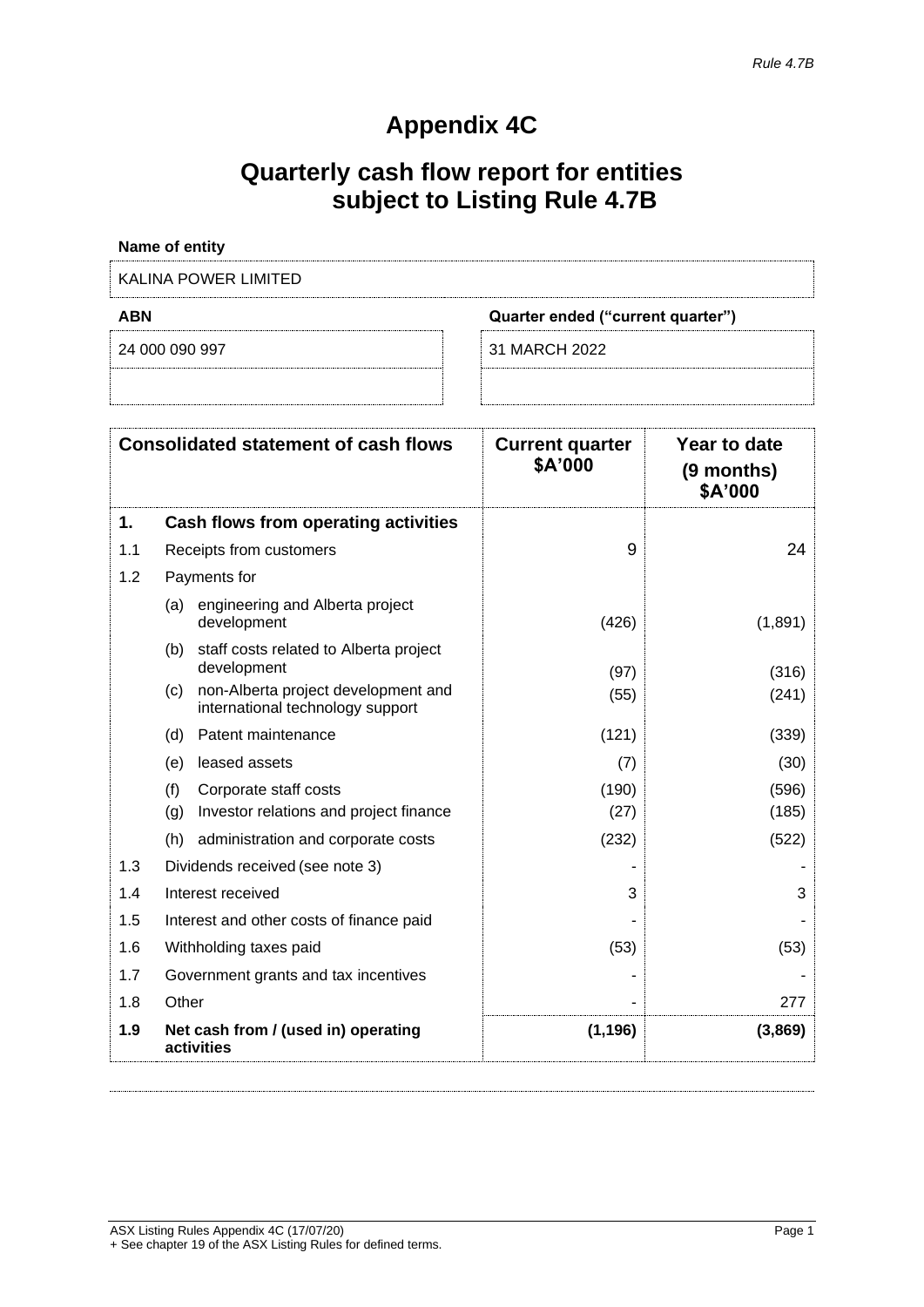|     | <b>Consolidated statement of cash flows</b>       | <b>Current quarter</b><br>\$A'000 | Year to date<br>(9 months)<br>\$A'000 |
|-----|---------------------------------------------------|-----------------------------------|---------------------------------------|
| 2.  | Cash flows from investing activities              |                                   |                                       |
| 2.1 | Payments to acquire or for:                       |                                   |                                       |
|     | entities<br>(a)                                   |                                   |                                       |
|     | (b)<br>businesses                                 |                                   |                                       |
|     | (c)<br>property, plant and equipment              | (2)                               | (5)                                   |
|     | (d)<br>investments                                |                                   |                                       |
|     | intellectual property<br>(e)                      |                                   |                                       |
|     | (f)<br>other non-current assets                   |                                   |                                       |
| 2.2 | Proceeds from disposal of:                        |                                   |                                       |
|     | entities<br>(a)                                   |                                   |                                       |
|     | (b)<br>businesses                                 |                                   |                                       |
|     | property, plant and equipment<br>(c)              |                                   |                                       |
|     | (d)<br>investments                                |                                   |                                       |
|     | intellectual property<br>(e)                      |                                   |                                       |
|     | (f)<br>other non-current assets                   |                                   |                                       |
| 2.3 | Cash flows from loans to other entities           |                                   |                                       |
| 2.4 | Dividends received (see note 3)                   |                                   |                                       |
| 2.5 | Other (provide details if material)               |                                   |                                       |
| 2.6 | Net cash from / (used in) investing<br>activities | (2)                               | (5)                                   |

| 3.   | Cash flows from financing activities                                                 |      |       |
|------|--------------------------------------------------------------------------------------|------|-------|
| 3.1  | Proceeds from issues of equity securities<br>(excluding convertible debt securities) |      | 9,940 |
| 3.2  | Proceeds from issue of convertible debt<br>securities                                |      |       |
| 3.3  | Proceeds from exercise of options                                                    |      |       |
| 3.4  | Transaction costs related to issues of<br>equity securities or convertible debt      |      |       |
|      | securities                                                                           | (22) | (696) |
| 3.5  | Proceeds from borrowings                                                             |      |       |
| 3.6  | Repayment of borrowings                                                              |      |       |
| 3.7  | Transaction costs related to loans and<br>borrowings                                 |      |       |
| 3.8  | Dividends paid                                                                       |      |       |
| 3.9  | Other (provide details if material)                                                  |      |       |
| 3.10 | Net cash from / (used in) financing<br>activities                                    | (22) | 9,244 |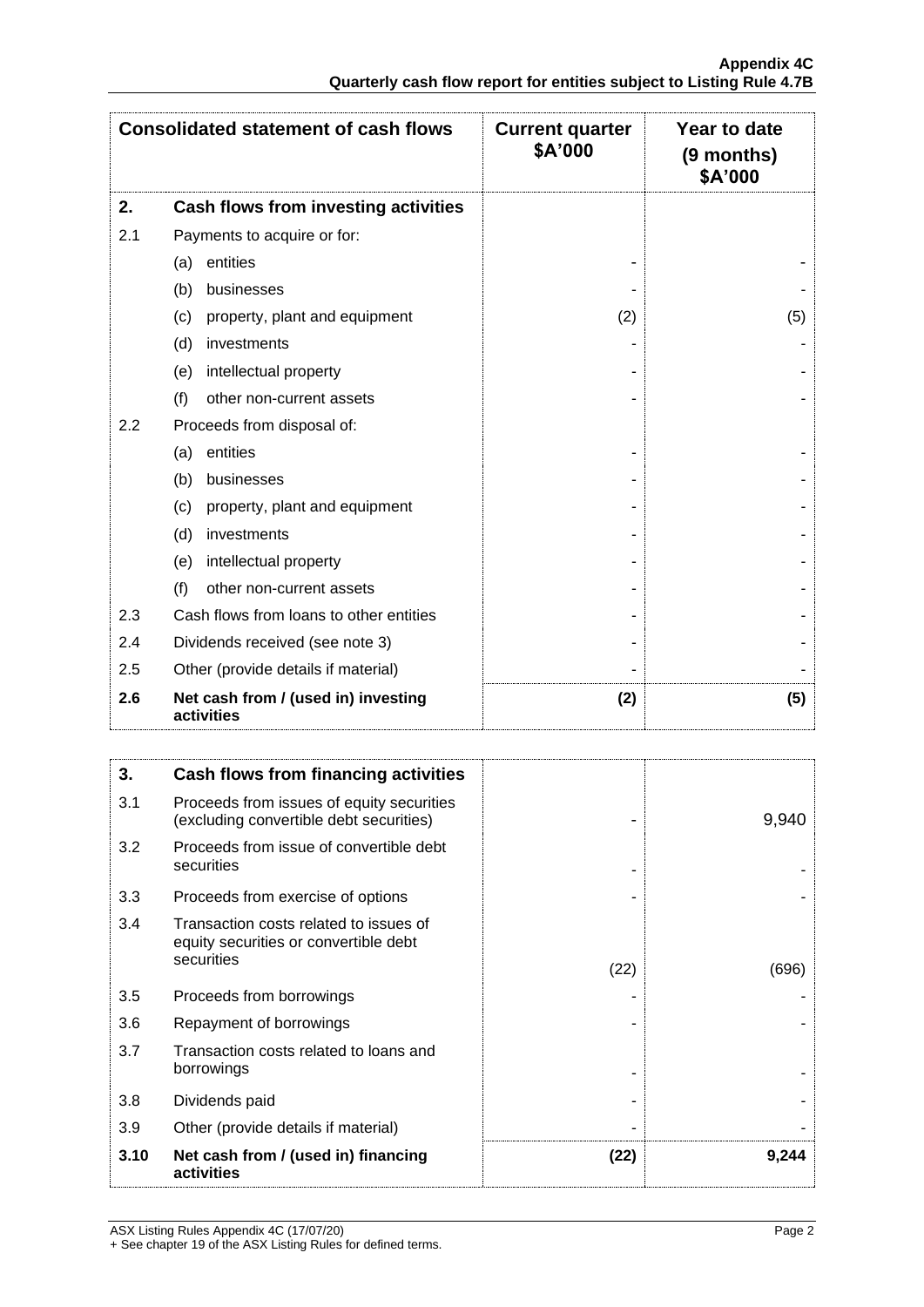| Consolidated statement of cash flows | <b>Current quarter</b><br>\$A'000 | Year to date<br>$(9$ months) |
|--------------------------------------|-----------------------------------|------------------------------|
|                                      |                                   | \$A'000                      |

| 4.  | Net increase / (decrease) in cash and<br>cash equivalents for the period |          |         |
|-----|--------------------------------------------------------------------------|----------|---------|
| 4.1 | Cash and cash equivalents at beginning of<br>period                      | 7,683    | 1,093   |
| 4.2 | Net cash from / (used in) operating<br>activities (item 1.9 above)       | (1, 196) | (3,869) |
| 4.3 | Net cash from / (used in) investing activities<br>(item 2.6 above)       | (2)      | (5)     |
| 4.4 | Net cash from / (used in) financing activities<br>(item 3.10 above)      | (22)     | 9,244   |
| 4.5 | Effect of movement in exchange rates on<br>cash held                     |          |         |
| 4.6 | Cash and cash equivalents at end of<br>period                            | 6,463    | 6,463   |

| 5.  | Reconciliation of cash and cash<br>equivalents<br>at the end of the quarter (as shown in the<br>consolidated statement of cash flows) to the<br>related items in the accounts | <b>Current quarter</b><br>\$A'000 | <b>Previous quarter</b><br>\$A'000 |
|-----|-------------------------------------------------------------------------------------------------------------------------------------------------------------------------------|-----------------------------------|------------------------------------|
| 5.1 | <b>Bank balances</b>                                                                                                                                                          | 463                               | 1,683                              |
| 5.2 | Call deposits                                                                                                                                                                 | 6,000                             | 6,000                              |
| 5.3 | <b>Bank overdrafts</b>                                                                                                                                                        |                                   |                                    |
| 5.4 | Other (provide details)                                                                                                                                                       | -                                 |                                    |
| 5.5 | Cash and cash equivalents at end of<br>quarter (should equal item 4.6 above)                                                                                                  | 6,463                             | 7,683                              |

| 6.                                                                                                                                                          | Payments to related parties of the entity and their<br>associates                             | <b>Current quarter</b><br><b>\$A'000</b> |
|-------------------------------------------------------------------------------------------------------------------------------------------------------------|-----------------------------------------------------------------------------------------------|------------------------------------------|
| 6.1                                                                                                                                                         | Aggregate amount of payments to related parties and their<br>associates included in item 1 ** | 192                                      |
| 6.2                                                                                                                                                         | Aggregate amount of payments to related parties and their<br>associates included in item 2    |                                          |
| Note: if any amounts are shown in items 6.1 or 6.2, your quarterly activity report must include a description of, and an<br>explanation for, such payments. |                                                                                               |                                          |

\*\* Fees paid to directors under normal commercial terms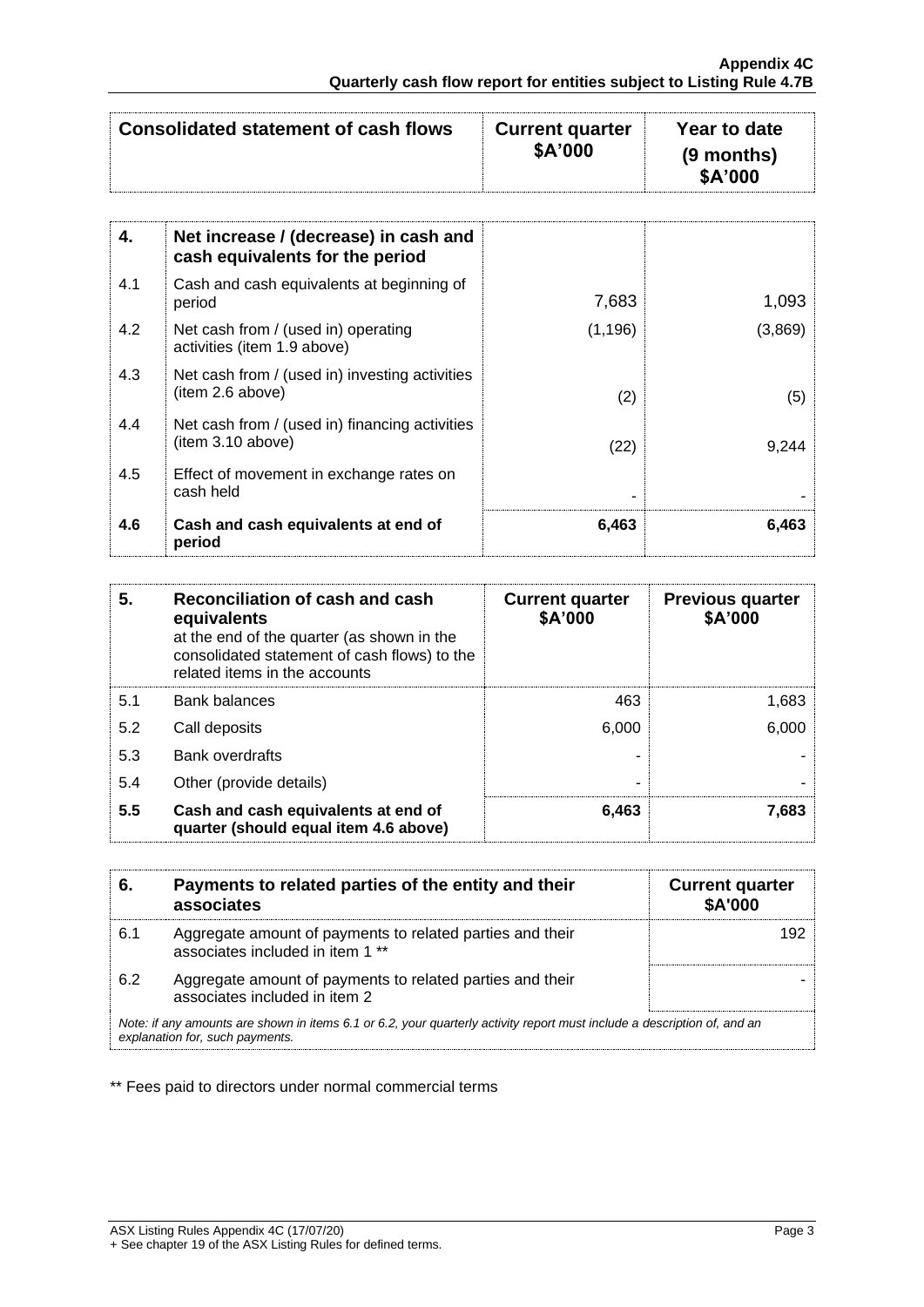| 7.  | <b>Financing facilities</b><br>Note: the term "facility' includes all forms of financing<br>arrangements available to the entity.<br>Add notes as necessary for an understanding of the<br>sources of finance available to the entity.                                                                                                               | <b>Total facility</b><br>amount at quarter<br>end<br>\$A'000 | Amount drawn at<br>quarter end<br>\$A'000 |
|-----|------------------------------------------------------------------------------------------------------------------------------------------------------------------------------------------------------------------------------------------------------------------------------------------------------------------------------------------------------|--------------------------------------------------------------|-------------------------------------------|
| 7.1 | Loan facilities                                                                                                                                                                                                                                                                                                                                      |                                                              |                                           |
| 7.2 | Credit standby arrangements                                                                                                                                                                                                                                                                                                                          |                                                              |                                           |
| 7.3 | Other (placing facility with Long State<br>Investments Ltd)                                                                                                                                                                                                                                                                                          | 8,000                                                        |                                           |
| 7.4 | <b>Total financing facilities</b>                                                                                                                                                                                                                                                                                                                    | 8,000                                                        |                                           |
| 7.5 | Unused financing facilities available at quarter end                                                                                                                                                                                                                                                                                                 |                                                              | 8,000                                     |
| 7.6 | Include in the box below a description of each facility above, including the lender, interest<br>rate, maturity date and whether it is secured or unsecured. If any additional financing<br>facilities have been entered into or are proposed to be entered into after quarter end,<br>include a note providing details of those facilities as well. |                                                              |                                           |
|     |                                                                                                                                                                                                                                                                                                                                                      |                                                              |                                           |

| 8.  | Estimated cash available for future operating activities                     | \$A'000 |
|-----|------------------------------------------------------------------------------|---------|
| 8.1 | Net cash from / (used in) operating activities (item 1.9)                    | (1,196) |
| 8.2 | Cash and cash equivalents at quarter end (item 4.6)                          | 6,463   |
| 8.3 | Unused finance facilities available at quarter end (item 7.5)                | 8,000   |
| 8.4 | Total available funding (item $8.2 +$ item $8.3$ )                           | 14.463  |
| 8.5 | Estimated quarters of funding available (item 8.4 divided by<br>item $8.1$ ) | 12.1    |

- 8.6 If item 8.5 is less than 2 quarters, please provide answers to the following questions:
	- 8.6.1 Does the entity expect that it will continue to have the current level of net operating cash flows for the time being and, if not, why not?

Answer: n/a

8.6.2 Has the entity taken any steps, or does it propose to take any steps, to raise further cash to fund its operations and, if so, what are those steps and how likely does it believe that they will be successful?

Answer: n/a

8.6.3 Does the entity expect to be able to continue its operations and to meet its business objectives and, if so, on what basis?

Answer: n/a